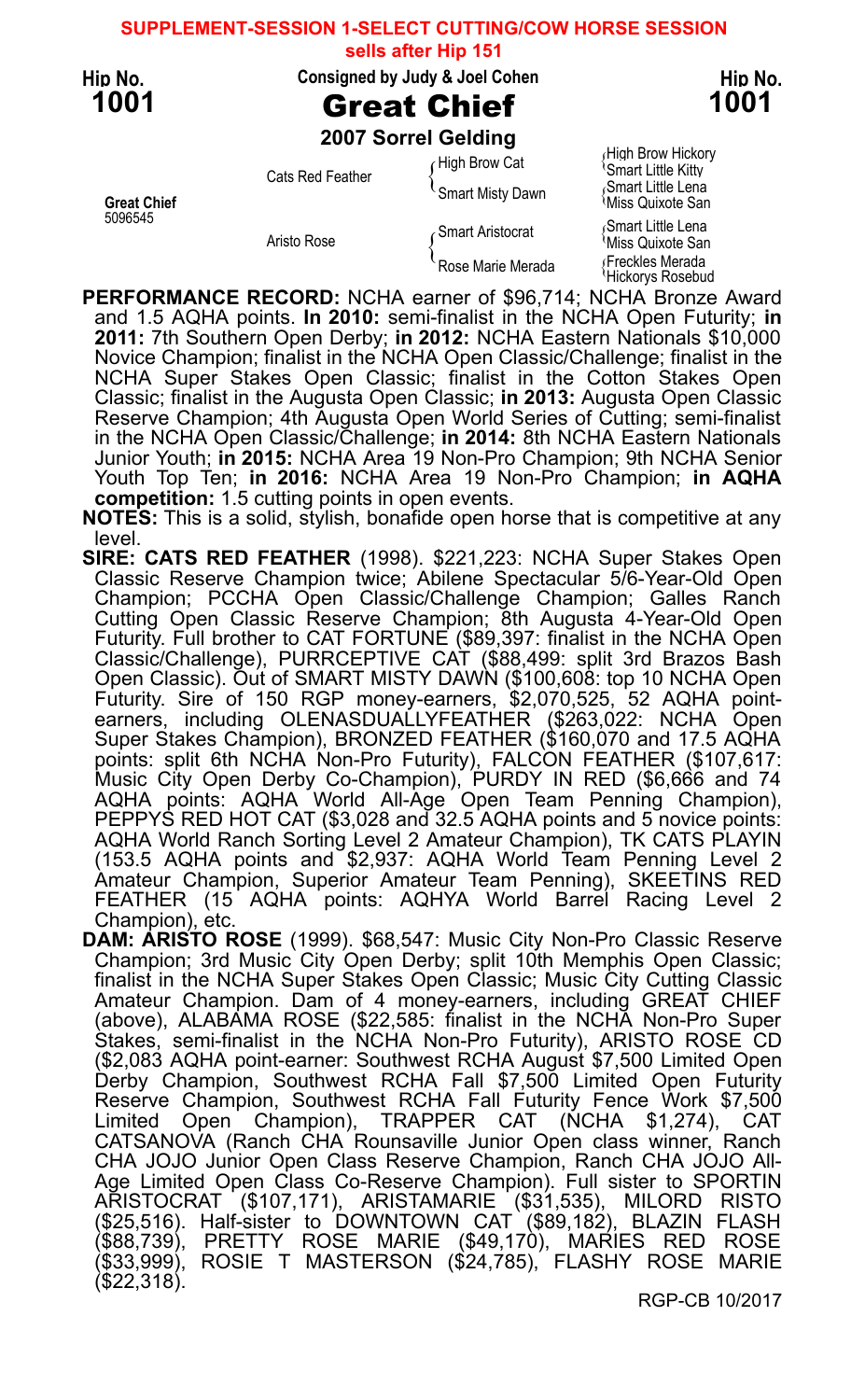### **SUPPLEMENT-SESSION 1-SELECT CUTTING/COW HORSE SESSION**

**sells after Hip 1001**

### Hip No. Consigned by Lindy Wells Farris Thip No. Hip No.

## 1002 Freckatariat 1002

2012 Chestnut Gelding

High Brow Cat (High Brow Hickory)<br>
Smart Little Kitty Smart Little Kitty High Brow CD { CD Olena Sweet Little CD { Freckatariat Sweet Lil Lena

<sup>5609787</sup> Bob Acre Doc Bobs Freckle { Justa Lil Freck War Of Freckles { Freckles Playboy Justa Lil Tomboy { Lil Peppy Fair

PERFORMANCE RECORD: LTE, \$3,371 (\$2,191 NCHA). In 2017: United States CHA February Sulphur Springs \$15,000 Novice class winner; 3rd United States CHA August Sulphur Springs 5/6-Year-Old Open class.

NOTES: This gelding was trained by Steve Oehlof and is currently in training with Bradey Davis. He has a big stop and a ton of eye appeal. He is sound and a pleasure to be around. "Red" would be a great addition to any non-pro or amateur program. His last money earned was August 2017. Brother to WENDELS LITTLE MISSY, earner of \$140,379.

- SIRE: HIGH BROW CD (2004). \$542,101: NCHA Horse of the Year; NCHA Open Futurity Champion; NCHA Open Super Stakes Co-Champion. A Leading Sire. Sire of 255 RGP money-earners, \$6,982,680, 29 AQHA pointearners, including REYZIN (\$418,885 and 15.5 AQHA points: NCHA Non-Pro Horse of the Year, NCHA Hall of Fame), SOME KINDA HIGHBROW (\$322,341: NCHA Open Super Stakes Reserve Champion), SWEET LIL AMANDA (\$266,453: split 8th NCHA Open Super Stakes), AMANDAS CD (\$249,995: split 9th NCHA Open Futurity), CRAFTY WITH COWS (\$234,980: 3rd NCHA Open Futurity), HIGHBROW TIME (\$209,872: PCCHA Fall 4- Year-Old Open Stakes Champion), WHAT ABOUT BLUE (\$198,186: PCCHA Summer Open Derby Reserve Champion), RUBYS CD (\$167,988: split 7th NCHA Open Futurity), CAT SHEREE (\$164,883: NCHA Limited Open Futurity Champion), BIG DADDYS CD (\$157,799: NCHA Non-Pro Derby Co-Champion), WENDELS LITTLE MISSY (\$140,379: 5th NCHA Open Super Stakes), LITTLE DIRTY DEEDS (\$138,184: 4th Showdown in Cowtown Winter Slot Cutting Open), SWEET BABY MARIE (\$133,901: Breeders Inv. Non-Pro Derby Co-Reserve Champion), SHADY LIL CD (\$131,440: split 8th NCHA Super Stakes \$100,000 Amateur Classic), etc.
- DAM: JUSTA LIL FRECK (2003). \$113,253: split 3rd Tunica Open Classic; split 8th Cotton Stakes Open Derby; 4th Music City Cutting Open Classic; Breeders Inv. Amateur Classic Reserve Champion; Southern Cutting Open Classic Reserve Champion. Dam of WENDELS LITTLE MISSY (\$140,379: 5th NCHA Open Super Stakes, PCCHA Summer Open Derby Reserve Champion, semi-finalist in the NCHA Open Futurity), FRECKATARIAT (above). Half-sister to REYZ THE BAR (\$94,594: split 4th NCHA Open Derby), JUST SMART (\$90,825: 6th NCHA Open Futurity), JUSTA LIL CD (\$43,464: finalist in the NCHA Non-Pro Futurity), JUSTA LIL SLIP (\$6,096: split 5th PCCHA Winter/Spring Amateur Classic), JUSTA LITTLE SLIPPER (\$2,125 and 59.5 AQHA points: 5th AQHA High Point Versatility Ranch Horse Open Mare), REYZ THE ROOF (\$1,800: 4th El Rancho Int. Open Futurity), JUSTA LIL CAT (NCHA money-earner), and a daughter of BOBS FRECKLE, \$62,952: 8th NCHA Non-Pro Classic/Challenge; split 6th NCHA Amateur Classic/Challenge; Texas Cutting Open Classic Champion; 3rd Canada Whitall 3-Year-Old Futurity Open; finalist in the PCCHA Open Futurity. Sire of 38 RGP money-earners, \$1,063,018 including DONT HICK UP (\$243,272: NCHA \$15,000 Novice Horse Non-Pro World Champion), FRECKS JEWELS (\$123,423: Brazos Bash Non-Pro Derby Champion; NCHA Bronze Award), JUSTA LIL FRECK (\$113,253: split 3rd Tunica Open Classic; NCHA Silver Award).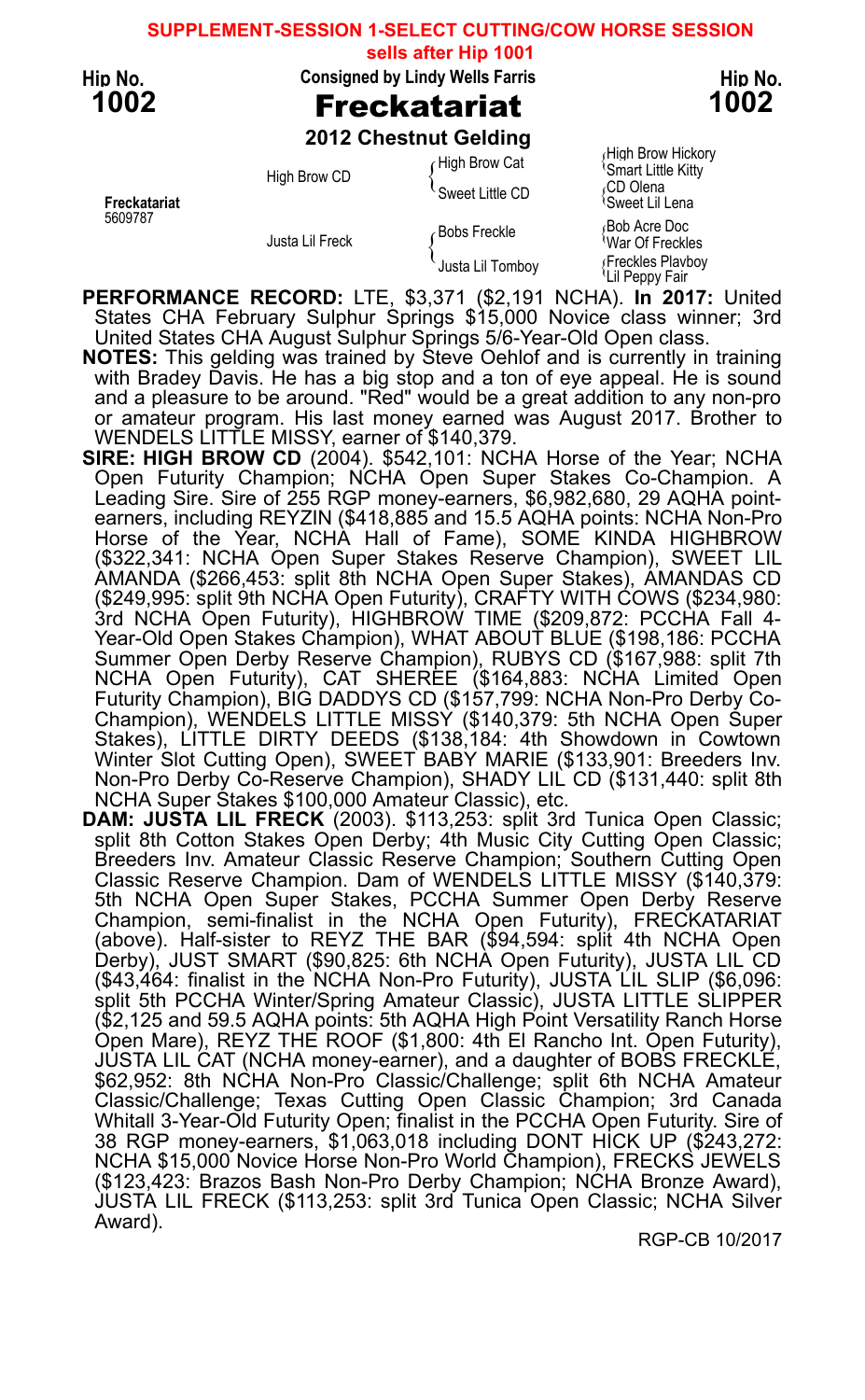#### **SUPPLEMENT-SESSION 1-SELECT CUTTING/COW HORSE SESSION sells after Hip 1002**

Hip No. Consigned by J.P. Bell-Agent Hip No. Here has been held as the Hip No.

1003 TR Good Day 1003

2005 Chestnut Gelding

Continued by Dual Pep (Dual Rey )<br>Consider the Units Rey TR Dual Rey وTR Dual Rey TR Dual Rey وTR Dual Rey TR Dual Rey<br>Candy Bar Peppy Alisty Oaks (Candy Bar Peppy)<br>Oaks Misty Peppy؟ 4743243<br>Lady Oaks Senorita for the discussion of Homberceito Grande  $\frac{1}{100}$ <br>Bo's Enterprise Lady Oaks Senorita<br>Bo's Enterprise {<br>Doc's Oak (Doc's Oak) Ms Lady Oak Happy Bar Lynx

PERFORMANCE RECORD: LTE, \$74,117, (\$66,117 NCHA); NCHA Certificate of Ability and 5 AQHA points. In 2009: 4th NCHA Open Gelding Stakes; 9th NCHA Limited Non-Pro Super Stakes; finalist in the Abilene Spectacular Open Derby; semi-finalist in the NCHA Open Super Stakes; finalist in the Augusta 4-Year-Old Open Cutting Futurity; Abilene Spectacular Open Derby Buffalo RANCH Award; semi-finalist in the NCHA Open Derby; semi-finalist in the NCHA Non-Pro Derby; finalist in The Non-Pro 4-Year-Old Non-Pro; 3rd South Point Open Derby Gelding; 5th West Texas \$200,000 Non-Pro Cutting Derby; in 2010: 5th Arbuckle Mountain Classic Limited Non-Pro; AQHA World Amateur Cutting qualifier; in 2016: finalist in the NCHA Western Nationals \$15,000 Amateur; NCHA Area 6 Co-Reserve Champion \$2,000 Limited Rider; in AQHA competition: 5 cutting points in amateur competition.

NOTES: In training with J.P. Bell.

SIRE: TR DUAL REY (1999). \$353,174: NCHA Open Super Stakes Reserve Champion; NCHA Open Derby Reserve Champion. A Leading Sire. Sire of 336 RGP money-earners, \$4,681,622, earners of 1,792 AQHA points, including AUSTIN REY (\$223,223: split 9th NCHA Open Futurity), DARATŘCOCOASPREVIEW (\$179,327: Australia NCHA Non-Pro Futurity Champion), INTENTION DEL REY (\$133,378: Brazos Bash Open Classic Reserve Champion; NCHA Silver Award), BOOT SCOOTIN TR (\$127,803: finalist in the NCHA Open Futurity), PLAYIN T ETTA (\$110,692: Breeders Inv. Non-Pro Derby Co-Reserve Champion), SDP AL CAPOONE (\$109,985: top 10 NCHA Open Super Stakes), WHAT A REY (\$104,860: NCHA Limited Non-Pro Futurity Champion), LIL REY OF HOPE (AUS) (\$102,002: Australia NCHA Open Futurity Champion), SDP MOMS TR (\$100,992: 9th NCHA Open Classic/Challenge), DEAR GUSSEY (\$84,893 and 30.5 AQHA points: AQHA Reserve World Champion Amateur Cutting Horse), SHES PLAYIN REY (\$45,265 and 29 AQHA points: AQHA World Level 2 Open Junior<br>Working Cow Horse Reserve Champion twice), TRICKED OUT TR (\$44,398 and 97 AQHA points: AQHA World All-Age Ranch Sorting Open Reserve Champion), etc.

DAM: LADY OAKS SENORITA (1995). \$17,530: ACHA World \$10,000 Novice Horse Non-Pro Reserve Champion; 4th Kansas CHA 5/6-Year-Old Classic Non-Pro; semi-finalist in the NCHA Amateur Futurity; split 9th Abilene Spectacular 5/6-Year-Old Amateur; 5th Royal Santana 5/6-Year-Old \$50,000 Amateur. Dam of TR GOOD DAY (above), SMOOTH CAT SENORITA (\$11,450: semi-finalist in the NCHA Non-Pro Futurity, finalist in the Bonanza Non-Pro Derby, 3rd Waco Texas Non-Pro Derby). Full sister to LADY OAKS GAY WIDOW (ACHA money-earner). Half-sister to MS OAKS MASTER PEPPY (\$58,015: finalist in the NCHA Non-Pro Classic/Challenge), MS OAKS PLAYBOY (\$14,069: NCHA Certificate of Ability), OAK N HOLLYWOOD (\$10,895: 9th ACHA World \$3,000 Limited Horse), MISTER PEPTO OAKS (\$4,357: semi-finalist in the NCHA Amateur Futurity), LIL STUMPY (ACHA & NCHA money-earner), and a daughter of HOMBERCEITO GRANDE; sire of 4 RGP money-earners, including PEPPYS GRAND HOMBRE (AQHA point-earner), GAY CATRINA (P) (finalist ACHA Top finalist), GAY LITTLE MOLLY (P) (8th APHA World Open Cutting Futurity), LADY OAKS GAY WIDOW (ACHA money-earner).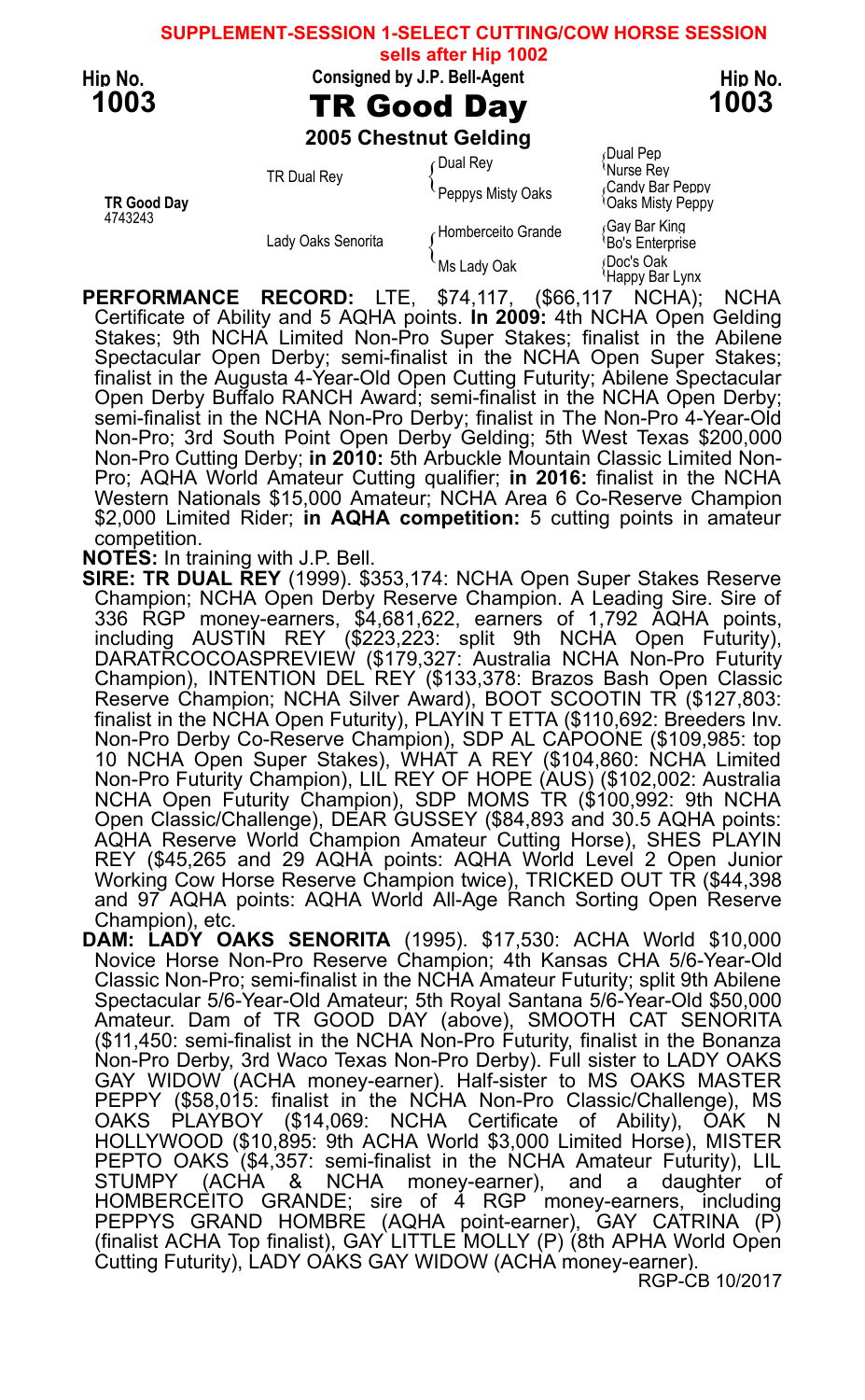**SUPPLEMENT-SESSION 1-SELECT CUTTING/COW HORSE SESSION sells after Hip 1003**

### Hip No. Consigned by Dan & Nancy Burkes Hip No.

## 1004 **Count Me In** 1004

2011 Sorrel Gelding

<sup>5391935</sup> Doc O'Lena CD Olena {

Smart Little Lena (Smart Little Lena In Countin Checks  $\left\{\n \begin{array}{l}\n \text{Smart LiRicochet} \\
 \text{Mona Sugar} \\
 \text{Autumn Boon}\n \end{array}\n\right\}$ Count Me In Royal Blue Boon و Cautumn Boon و Pull Pebluar Pebluar Pen<br>1991 - S391935<br>محمد الله عن الله عن الله عن الله عن الله عن الله عن الله عن الله عن الله عن الله عن الله عن الله عن الله عن ا

Cds Masterpiece (CD Chica Communicum Media CD Chica San Badger<br>Play A Masterpiece (Playbov Playbov Noor's Masterpiece

PERFORMANCE RECORD: NCHA earner of \$17,637; NCHA Certificate of Ability. In 2014: finalist in the NCHA Limited Non-Pro Futurity; in 2015: semifinalist in the NCHA Non-Pro Derby; 6th Waco Texas Non-Pro Derby; in 2016: finalist in the NCHA Western Nationals \$2,000 Limited Rider. NOTES: In training with J.P. Bell. Brother to POCKET THIEF.

SIRE: IM COUNTIN CHECKS (2002). \$514,757: 3rd NCHA Open Futurity; Breeders Inv. Open Derby Reserve Champion. A Leading Sire. Sire of 158 RGP money-earners, \$3,543,247, 21 AQHA point-earners, including DELUXE CHECKS (\$226,974: finalist in the NCHA Open Super Stakes), GS COUNTING ON KITTY (\$213,533: split 4th Showdown in Cowtown Summer 4/6-Year-Old Non-Pro Slot Cutting), CHECKERS LIVE OAK (\$179,568: NCHA Non-Pro Classic/Challenge Champion), CAT COUNTIN CHECKS (\$169,104: 4th Brazos Bash Open Derby), PEPPYS CASHIN CHECKS (\$119,055: 5th Breeders Inv. Open Derby), COUNTIN ON STELLA (\$116,264: 3rd PCCHA Summer Open Derby), CHA CHING AND CHANGE (\$112,442: split 9th NCHA Open Super Stakes), CHECK COUNTER (\$112,045: finalist in the NCHA Open Futurity), COUNT MY CHECKS (\$5,583 and 101 AQHA points: AQHA World All-Age Open Team Penning Champion, Superior Ranch Sorting), CHECKN OUT THE LADYS (\$64,619 and 190.5 AQHA points: AQHA Reserve World Champion Amateur Working

Cow Horse), SOME SWEET CHECKS (\$97,110: finalist in the NCHA Non-Pro Futurity), COUNTESS CAT (\$85,102: semi-finalist in the NCHA Open Futurity), etc.

DAM: CDS MASTERPIECE (1999). \$112,127: Suncoast Fall Non-Pro Futurity Champion; 4th Suncoast Winter Open Classic/Challenge; Northwest Cutting Festival Open Futurity Champion; finalist in the PCCHA Non-Pro Futurity; finalist in the NCHA Open Finals. Dam of 12 money-earners, \$438,770, including HICKORYS INDIAN MACY (\$105,149: NCHA Eastern Nationals Non-Pro Champion, 3rd NCHA Super Stakes Limited Open Classic, 3rd NCHA Eastern Nationals \$10,000 Novice), ANDREYA (\$53,906: finalist in the NCHA Open Futurity, 4th Cattlemens Open Derby, semi-finalist in the NCHA Open Super Stakes), CATILLAC SMOOTH (\$47,536: 5th NCHA \$100,000 Amateur Futurity, 3rd NCHA Limited Non-Pro Derby, finalist in the NCHA Amateur Futurity), THISKITTYWEARSACROWN (\$25,971: PCCHA Fall \$100,000 Amateur Futurity Champion, 6th El Rancho Open Cutting Futurity, finalist in the El Rancho Open Derby), THISCATSAMASTERPIECE (\$19,781 AQHA point-earner: finalist in the NRCHA Open Futurity, finalist in the NRCHA Int. Open Futurity, 6th Idaho RCHA Int. Open Futurity), COUNT ME IN (above), CDS SMOOTH CAT (\$15,376: semi-finalist in the NCHA Amateur Futurity, finalist in the NCHA Amateur Super Stakes, money-earner in the Houston Stock Show NCHA \$5,000 Novice Horse Non-Pro Class), MERCEDES SMOOTHE (\$148,900: NCHA \$25,000 Novice World Champion, semi-finalist in the NCHA Open Futurity, split 4th Cattlemens Open Derby). Half-sister to PLAY A BET (\$37,824 and 19.5 AQHA points), SHINERS PLAY WRIGHT (\$8,758 and 79.5 AQHA points), PEPTOS PLAYER (\$7,985 and an AQHA point-earner), SHINERS PLAYFUL LENA (\$4,922 and an AQHA point-earner), PLAY TO SHINE (19 AQHA points: AQHA High Point International Senior Reining).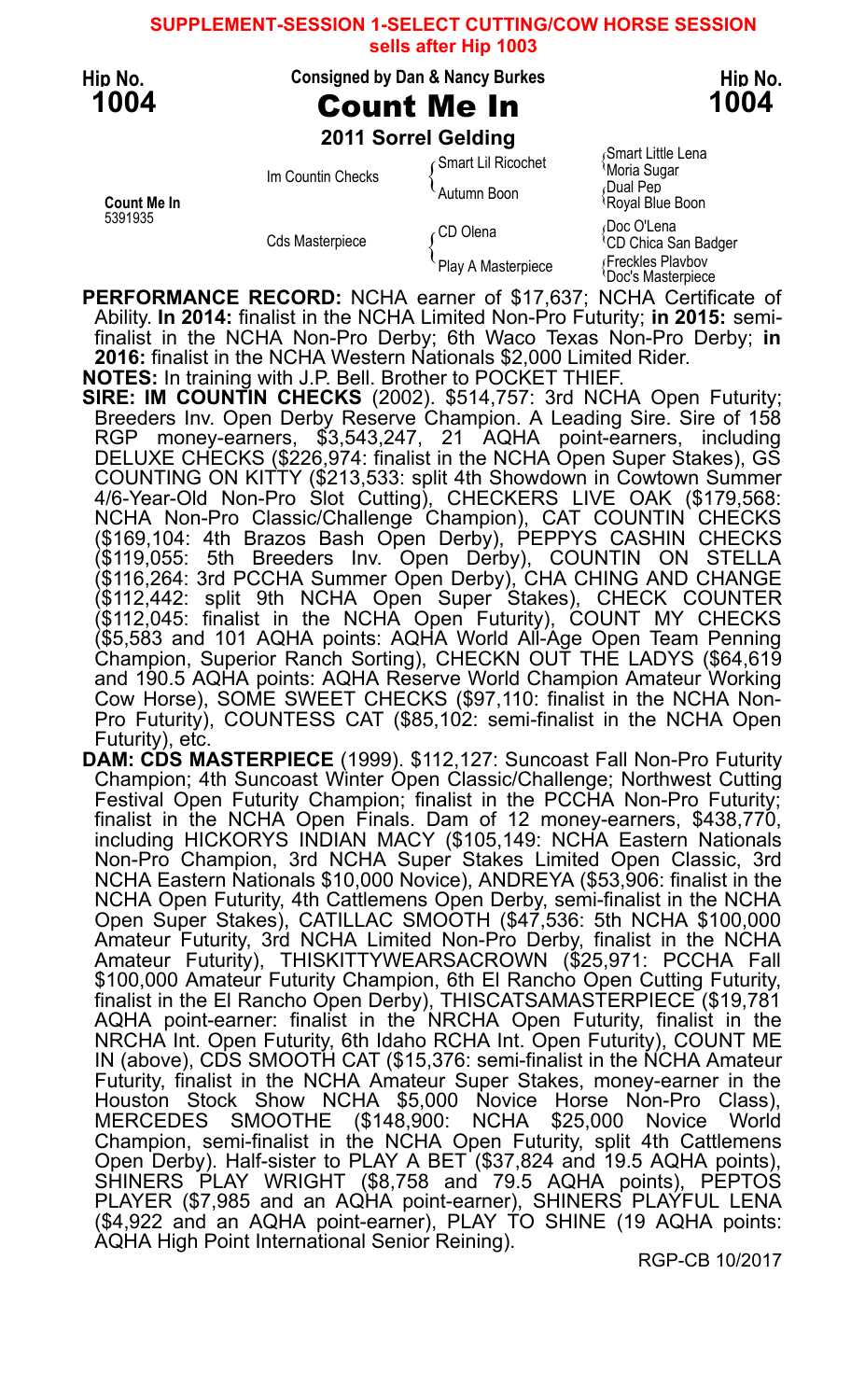### **SUPPLEMENT-SESSION 1-SELECT CUTTING/COW HORSE SESSION sells after Hip 1004**

Hip No. Consigned by Dan & Nancy Burkes Hip No.

# 1005 RS Smooth Player 1005

2013 Sorrel Gelding

Smart Little Kitty<br>Smooth As A Cat {<br>Shes Pretty Smooth { Wheeling Peppy<br>Smooth Hickory RS Smooth Player<br>5578842 <sup>5578842</sup> Docs Stylish Oak Playin Stylish { Playin Stylish (Playin Stylish (Playboys Mom<br>Playboys Mom {Playboys Mom<br>Thiss Shorty Lano {Shorty Lena}

High Brow Hickory (High Brow Hickory)<br>High Brow Cat (Smart Little Kitty

Miss Shorty Lano Shorty Lena {Miss Comanche Solano

PERFORMANCE RECORD: NCHA earner of \$29,031; NCHA Certificate of Ability. In 2016: 6th NCHA Amateur Futurity; finalist in the NCHA Limited Open Futurity; NCHA Senior Amateur Futurity Reserve Champion; semifinalist in the NCHA \$100,000 Amateur Futurity.

NOTES: In training with J.P. Bell. Brother to SHORT N SMOOTH, earner of \$281,285.

- SIRE: SMOOTH AS A CAT (1999). \$501,874: NCHA Horse of the Year. A Leading Sire. Sire of 976 RGP money-earners, \$22,975,537, earners of 3,557 AQHA points, including SMOOTH TALKIN STYLE (\$300,379: NCHA Horse of the Year), LHR SMOOTH JAMIE MAY (\$251,430: NCHA Horse of the Year), AROSESUCHACLATTER (\$323,079: 5th NCHA Open Futurity), SHORT N SMOOTH (\$281,285: split 4th NCHA Open Super Stakes), SMOOTH N CASH (\$254,916: split 4th NRCHA Open Futurity), HOLLY IS SMOOTH (\$230,752 and 62.5 AQHA points: AQHA World Champion Senior Cutting Horse), SMOOTH GOING CAT (\$215,019: 3rd NCHA Open Futurity), SHES TWICE AS SMOOTH (\$196,569: 4th NCHA Open Derby), CAT BLACK I (\$190,957: 4th NCHA Open Finals; NCHA Gold Award), TRAVELIN SMOOTH (\$175,589: finalist in the NCHA Open Futurity), SHRIMP SHACK SHOOTER (\$164,147: split 3rd Breeders Inv. 5-Year-Old Special Non-Pro), KR ISADORA DUAL (\$161,886: NCHA Open Super Stakes Champion), SMOOTH AS I CAN (\$158,353: Brazos Bash Open Cutting Futurity Reserve Champion), BOOZIN SUSAN (\$154,473: split 7th NCHA Non-Pro Super Stakes), MERCEDES SMOOTHE (\$148,900: NCHA \$25,000 Novice World Champion), CHET SMOOTH (\$145,836: NCHA Non-Pro Super Stakes Reserve Champion), SMOOTH AS A TWIST (\$143,123: Cattlemens Non-Pro Derby Champion), FELIX THE KAT (\$115,027: split 7th Breeders Inv. 5-Year-Old Special Open), etc.
- DAM: PLAYIN SHORTY (2001). \$30,653: Southern Open Cutting Futurity Champion; 3rd Congress Open Derby; split 5th Congress Cutting Open Classic; Clemson Cutting Series Open Futurity Reserve Champion; finalist Music City Open Derby. Dam of 5 money-earners, including SHORT N SMOOTH (\$281,285: split 4th NCHA Open Super Stakes, NCHA Super Stakes Open Classic Co-Reserve Champion, split 4th NCHA Non-Pro Super Stakes), PARA MI AMOR (\$41,170: Las Vegas CHA Non-Pro Derby Champion, 9th El Rancho Open Cutting Futurity, split 8th Augusta 4-Year-Old Open Futurity), RS SMOOTH PLAYER (above), MOONSHININ CAT (\$4,481: semi-finalist in the NCHA Amateur Futurity, semi-finalist in the NCHA \$100,000 Amateur Futurity, finalist in the NCHA Senior Amateur Futurity), CATS WHITE LIGHTNIN (\$3,851: Central Mississippi CHA Sanders Memorial Day 1 Non-Pro Derby Champion). Full sister to SHORT AND STYLISH (\$50,957: 6th Music City Futurity Open). A daughter of PLAYIN STYLISH, \$118,764: NCHA Horse of the Year; NCHA Open Super Stakes Champion; Augusta 4-Year-Old Open Cutting Futurity Champion. A Leading Sire. Sire of 303 RGP money-earners, \$4,049,960, earners of 3,012 AQHA points, including STYLISH LITTLE OAK (\$125,703: NRCHA Open Futurity Champion), PLAYIN ATTRACTION (\$111,705: NRCHA Open Futurity Reserve Champion), PLAYIN BY FIVE (\$103,340: PCCHA Open Derby Reserve Champion), etc.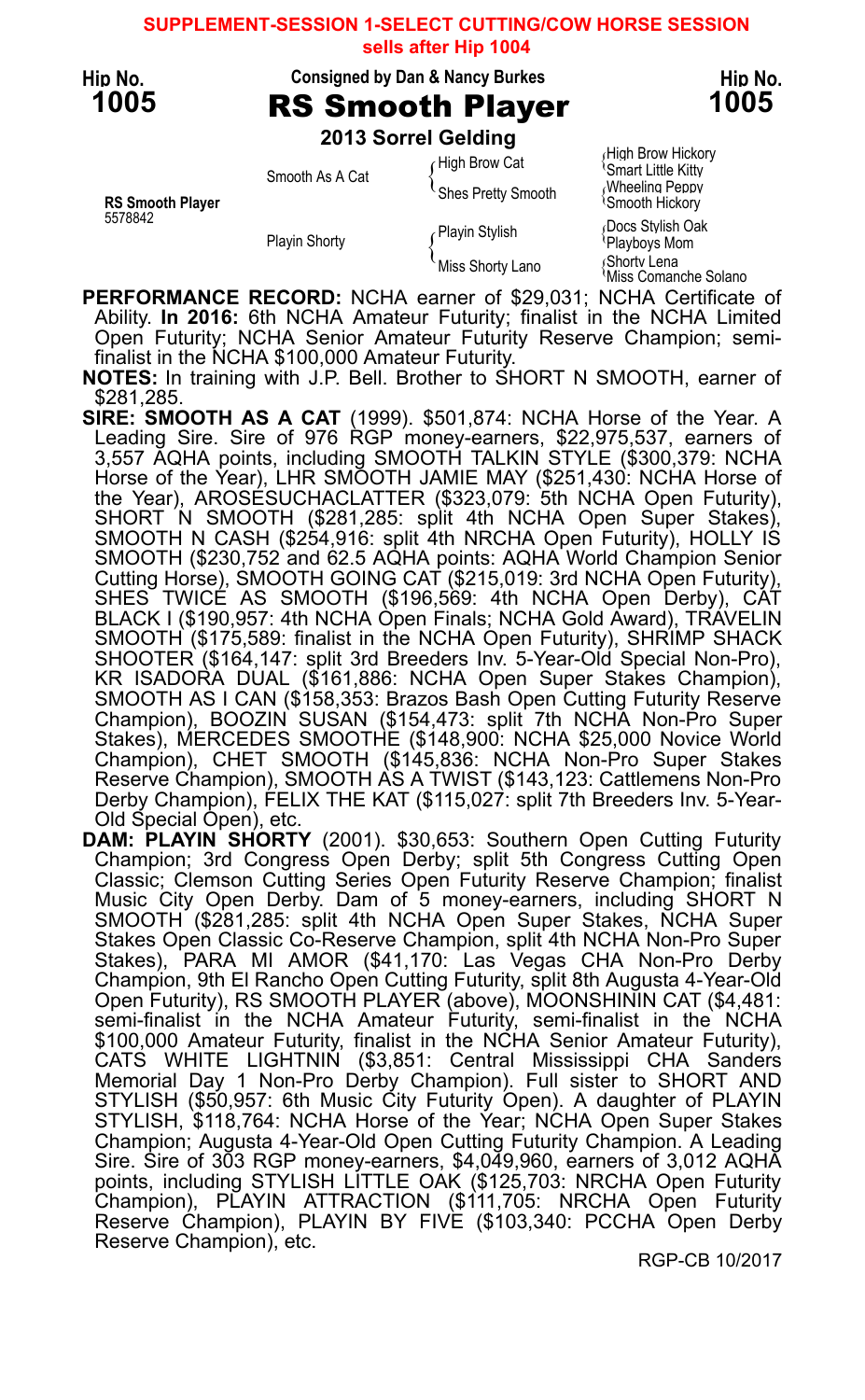### **SUPPLEMENT-SESSION 2-TRIANGLE 2 & 3 YR OLD CUTTING/COW HORSE**

**sells after Hip 232**



KR American Pharret<br>5722929

## Hip No. Consigned by Jim & Gay Karhan Hip No. Here has been held as  $\mathsf{H}$  Consigned by Jim & Gay Karhan 2001 **KR American Pharret** 2001

March 10, 2015 Sorrel Gelding

 $\int$  High Brow Hickory<br> $\int$ High Brow Cat  $\int$  Smart Little Kitty Smart Little Kitty<br>Preckles Playar (Freckles Playbor)<br>Noc's Marmoset Playgirl { Marmoset

Feppy San Badger Araceli Dual Pep [Seppy San Badger Araceli Dual Doc Smart Little Betsy (Smart Little Lena Smart Little Betsy (Smart Little Lena)

NOTES: In training with Hunter Meinzer. NCHA Super Stakes nominated. SIRE: FANTASTIC CAT (2002). \$99,202: split 8th Breeders Inv. Open Derby; split 6th Abilene Spectacular Open Derby; semi-finalist in the NCHA Open Futurity; NCHA Finals \$10,000 Novice Champion; 8th NCHA Open Finals. Half-brother to CORINA OAK (\$74,162: 3rd Gold Coast 5/6-Year-Old Open). A Leading Sire. Sire of 9 RGP money-earners, including REY OF HEARTS (\$43,390: finalist in the NCHA Non-Pro Futurity), FANTASTIC ONE (\$25,764: NCHA Amateur Super Stakes Champion), FANTASTIC FELINE (\$17,185 and 45.5 AQHA points: 8th NCHA Amateur Futurity), SWAMPY OAK OGRE (\$16,628: semi-finalist in the NCHA Open Super Stakes), CHICHARONI (\$13,694: finalist in the NCHA Amateur Futurity), ABBY FANTASTIC (7 AQHA points), GENUINE SUGARFOOT (\$1,500: Houston Stock Show AQHA Ranching Heritage 4-Year-Old Working Ranch Horse Open Class Reserve Champion), CR LA GATA BONITA (ACHA \$1,346), OLIVER FANTWISTIC (NCHA money-earner), KATASTIC (NCHA money-earner). Son of HIGH BROW CAT, \$110,800. Leading Sire. Sire of 1,709 RGP money-earners, \$76,638,259, earners of 9,468 AQHA points, including DONT LOOK TWICE (\$843,096 and 51.5 AQHA points: NCHA Horse of the Year, NCHA Hall of Fame, Superior Cutting), METALLIC CAT (\$637,711: NCHA Horse of the Year, NCHA Hall of Fame), BOON SAN KITTY (\$565,504: NCHA Horse of the Year [shared], NCHA Hall of Fame), HIGH BROW CD (\$542,101: NCHA Horse of the Year, NCHA Hall of Fame), SMOOTH AS A CAT (\$501,874: NCHA Horse of the Year, NCHA Hall of Fame), HE BEA CAT (\$370,573: NCHA Horse of the Year).

DAM: ARACELI DUAL (1998). \$63,820 and an AQHA point-earner: split 4th Galles Ranch Open Classic; split 8th Augusta Open Classic; finalist in the Augusta Open Classic; semi-finalist in the NCHA Open Classic/Challenge; Heartland Open Classic Reserve Champion. Dam of 5 money-earners, including KR ISADORA DUAL (\$161,886: NCHA Open Super Stakes Champion, semi-finalist in the NCHA Open Futurity, 7th NCHA Limited Open Futurity), KR WINSTON (\$51,385: Cattlemens Non-Pro Derby Champion, 6th NCHA Super Stakes Limited Non-Pro Classic, Arbuckle Mountain Classic Amateur Champion), KR TOMMYS ALIBI (\$32,919: 4th Breeders Inv. \$50,000 Amateur Derby, Western Sports Open Derby Reserve Champion, split 3rd West Texas Amateur Derby), IM A SMOOTHDUALINCAT (\$3,677: money-earner in the Western States CHA Fall Futurity Open), OLIVER FANTWISTIC (NCHA money-earner). Full sister to ONE TON DUALLY (\$180,833: NCHA Open Futurity Reserve Champion), SMART SAN DUAL (\$24,173: 4th World Cutting Horse Association Finals \$15,000 Amateur), BETSY DUAL (\$18,203: semi-finalist in the NCHA Open Futurity), VIRTUAL DUALITY (NCHA money-earner). Half-sister to CTR SMART METALLICA (\$2,641: PCCHA Summer \$10,000 Novice Derby Reserve Champion), CTR METALLIC BETSY (NCHA money-earner), CTR LIL BETSY BLUE (208 AQHA points: AQHA Reserve High Point Junior Team Penning Champion, Superior Team Penning).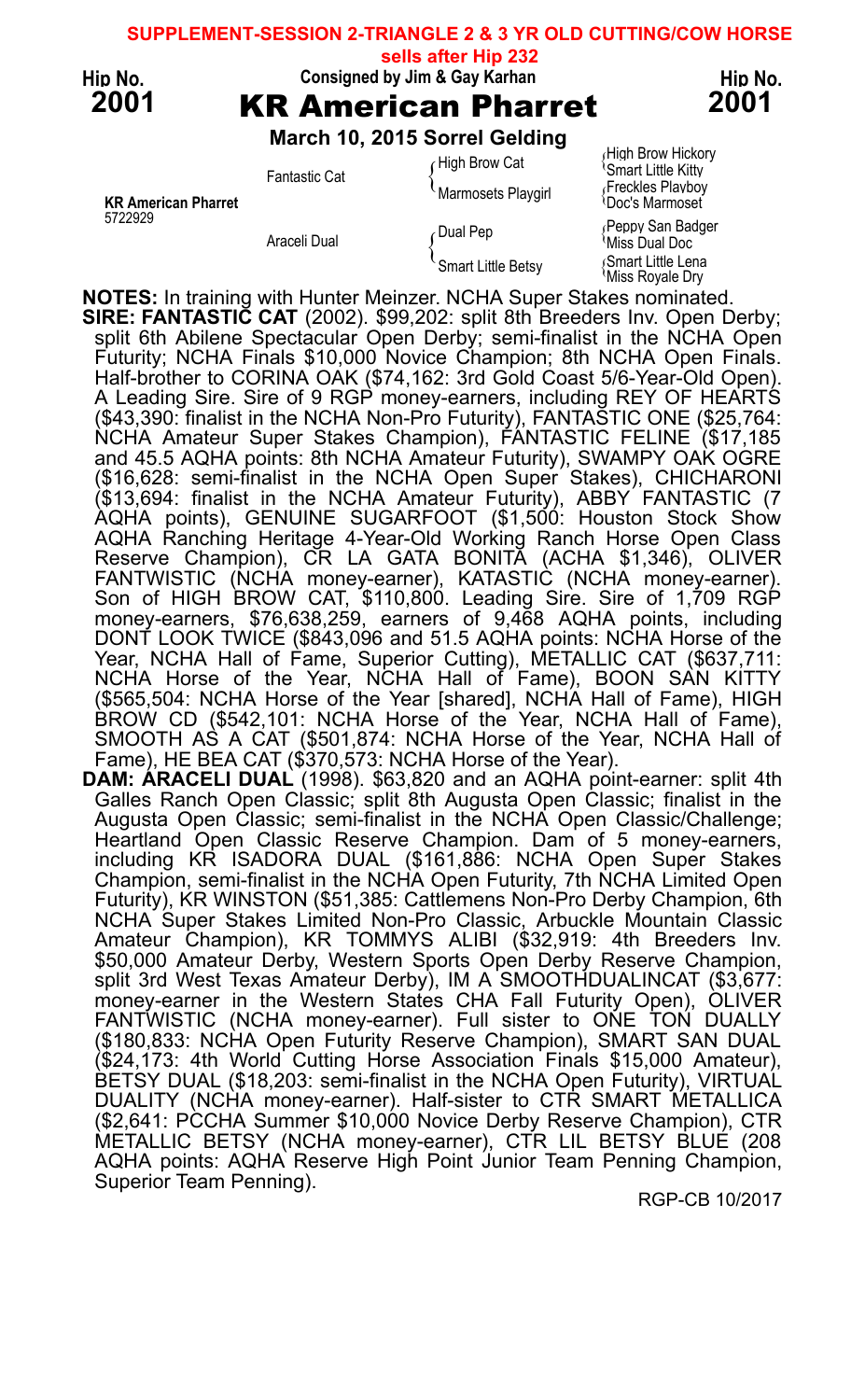## Hip No. Consigned by Jim & Gay Karhan Hip No. Here has been held as  $\mathsf{H}$  Consigned by Jim & Gay Karhan 2002 KR Rock Candy 2002 January 18, 2015 Sorrel Colt High Brow Hickory High Brow Hickory<br>High Brow Cat Smart Little Kitty Smart Little Kitty ( Smart Little Kitty)<br>Sugar N Dulce { Sugar N Dulce { Smart Lill Ricochet<br>Sugar N Dulce { Sulper Dulce { Smart Lill Ricochet Dulce KR Rock Candy **Canadian Control Control Control Control Control Control Control Control Control Control Control Control Control Control Control Control Control Control Control Control Control Control Control Control Contro** Feppy San Badger (Dual Pep { Peppy San Badger }  $\int$  Dual Pep { Peppy San Badger }  $\int$  Miss Dual Doc Smart Little Betsy (Smart Little Lena Smart Little Betsy (Smart Little Lena) **SUPPLEMENT-SESSION 2-TRIANGLE 2 & 3 YR OLD CUTTING/COW HORSE sells after Hip 2001**

NOTES: In training with Hunter Meinzer. NCHA Super Stakes nominated. SIRE: KIT KAT SUGAR (2008). \$240,903: NCHA Horse of the Year; NCHA Open Super Stakes Reserve Champion; finalist in the NCHA Open Futurity; Bonanza Open Derby Champion; Brazos Bash Open Derby Champion. Sire of 2 RGP money-earners, including KIT KAT JACKSON (\$5,736: Big Sky Cutting Day 1 Open Futurity Champion), KIT CAT CORN (\$3,324: finalist in the West Texas Open Futurity). Son of HIGH BROW CAT, \$110,800. Leading Sire. Sire of 1,701 RGP money-earners, \$75,879,871, earners of 9,456 AQHA points, including DONT LOOK TWICE (\$843,096 and 51.5 AQHA points: NCHA Horse of the Year, NCHA Hall of Fame, NCHA Platinum Award, Superior Cutting), METALLIC CAT (\$637,711: NCHA Horse of the Year, NCHA Hall of Fame, NCHA Platinum Award), BOON SAN KITTY (\$565,504: NCHA Horse of the Year [shared], NCHA Hall of Fame, NCHA Platinum Award), HIGH BROW CD (\$542,101: NCHA Horse of the Year, NCHA Hall of Fame, NCHA Platinum Award), SMOOTH AS A CAT (\$501,874: NCHA Horse of the Year, NCHA Hall of Fame, NCHA Platinum Award), HE BEA CAT (\$358,641: NCHA Horse of the Year), FAITH IN MY CAT (\$543,908 and 122 AQHA points: NCHA \$10,000 Novice World Champion; NCHA Hall of Fame, NCHA Platinum Award, Superior Cutting), OH CAY FELIX (\$468,498: NCHA Open Futurity Champion; NCHA Hall of Fame). Son of HIGH BROW HICKORY, \$229,771: NCHA Open Futurity Co-Reserve Champion; 4th Gold & Silver Stakes 4-Year-Old Open. Sire of 394 RGP money-earners, \$5,132,552, earners of 3,102 AQHA points, including SMART LOOKIN HI BROW (\$216,395: NCHA Open Derby Champion). DAM: ARACELI DUAL (1998). \$63,820 and an AQHA point-earner: split 4th Galles Ranch Open Classic; split 8th Augusta Open Classic; finalist in the Augusta Open Classic; semi-finalist in the NCHA Open Classic/Challenge; Heartland Open Classic Reserve Champion. Dam of 5 money-earners, including KR ISADORA DUAL (\$161,886: NCHA Open Super Stakes Champion, semi-finalist in the NCHA Open Futurity, 7th NCHA Limited Open Futurity), KR WINSTON (\$51,385: Cattlemens Non-Pro Derby Champion, 6th NCHA Super Stakes Limited Non-Pro Classic, Arbuckle Mountain Classic Amateur Champion), KR TOMMYS ALIBI (\$32,919: 4th Breeders Inv. \$50,000 Amateur Derby, Western Sports Open Derby Reserve Champion, split 3rd West Texas Amateur Derby), IM A SMOOTHDUALINCAT (\$3,677: money-earner in the Western States CHA Fall Futurity Open), OLIVER FANTWISTIC (NCHA money-earner). Full sister to ONE TON DUALLY (\$180,833: NCHA Open Futurity Reserve Champion), SMART SAN DUAL (\$24,173: 4th World Cutting Horse Association Finals \$15,000 Amateur), BETSY DUAL (\$18,203: semi-finalist in the NCHA Open Futurity), VIRTUAL DUALITY (NCHA money-earner). Half-sister to CTR SMART METALLICA (\$2,641: PCCHA Summer \$10,000 Novice Derby Reserve Champion), CTR METALLIC BETSY (NCHA money-earner), CTR LIL BETSY BLUE (208 AQHA points: AQHA Reserve High Point Junior Team Penning Champion, Superior Team Penning).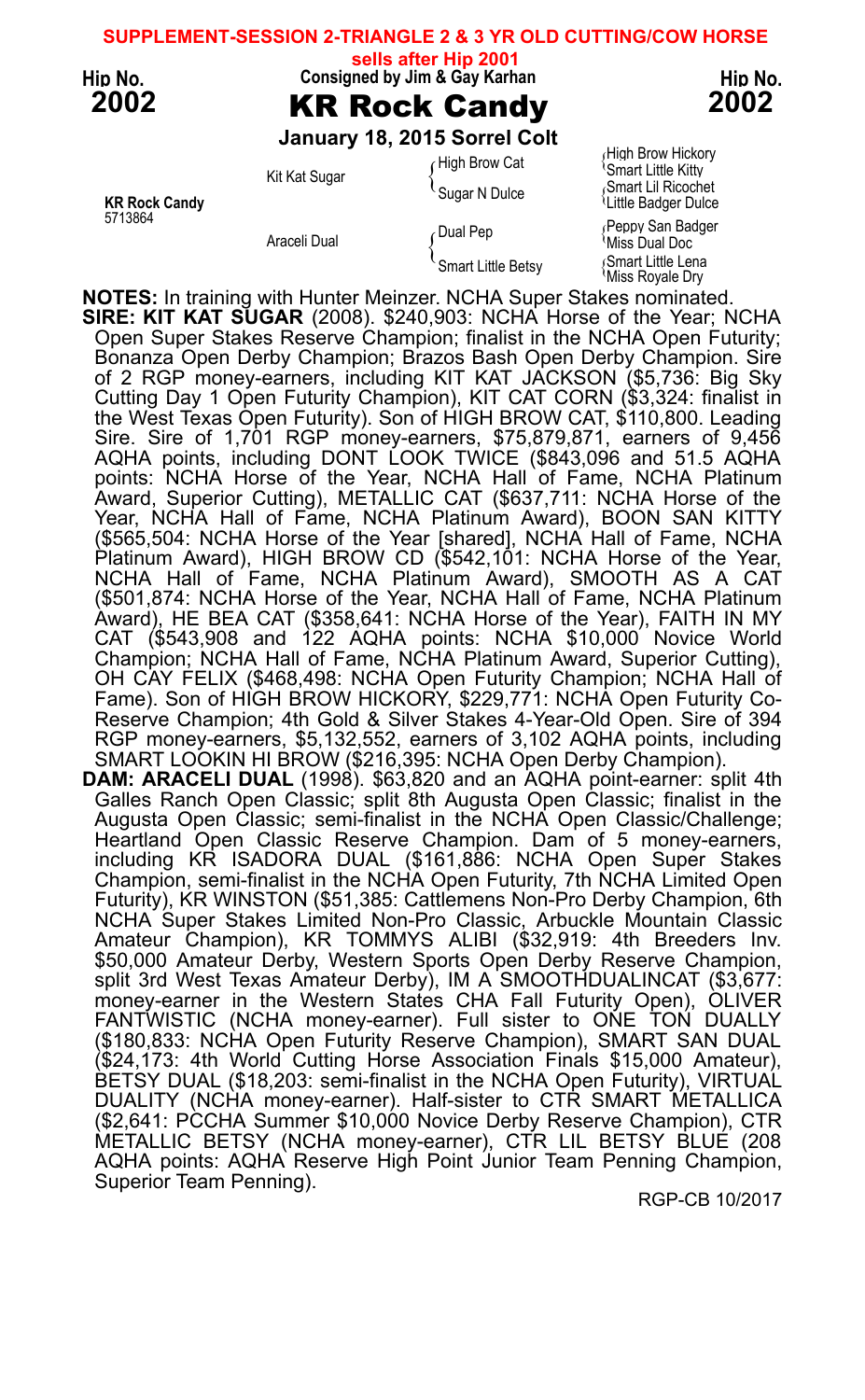### **SUPPLEMENT-SESSION 2-TRIANGLE 2 & 3 YR OLD CUTTING/COW HORSE**

**sells after Hip 2002**



Hip No. Consigned by Slate River Ranch Hip No. Here Ranch Hip No.

2003 Playin N Fancy Cat 2003

April 10, 2015 Bay Roan Filly

Freckles Playboy (Freckles Playboy (Say Jay Jewel's Leo Bars

High Brow Cat (High Brow Hickory)<br>A Smart Little Kitty Smart Little Kitty Metallic Cat function of the Chers Smart Little Kitty<br>Chers Shadow (Chers Shadow (Peptoboonsmal Chers Smarty) Playin N Fancy Cat **Shepart Contract Contract Contract Contract Contract Contract Contract Contract Contract Contract Contract Contract Contract Contract Contract Contract Contract Contract Contract Contract Contract Contr** 

repsi Gay Bar **Peppy San Badger** Johnies Dulce

NOTES: In training at Slate River Ranch. NCHA Super Stakes nominated. SIRE: METALLIC CAT (2005). \$637,711: NCHA Horse of the Year. Leading Sire. Sire of 597 RGP money-earners, \$15,736,814, earners of 1,218 AQHA points, including PURPLE REYN (\$364,059: NCHA Non-Pro Horse of the Year), METELES CAT (\$436,764: AQHA World Champion Junior Cutting Horse twice), METALLIC REBEL (\$388,910: NCHA Super Stakes Open Classic Champion), STEVIE REY VON (\$346,817: NCHA Open Futurity Champion), HASHTAGS (\$255,435: 8th NCHA Open Futurity), SANNMAN (\$200,039: split 3rd Breeders Inv. Open Derby), MAGISTIC MOON (\$182,149: Arbuckle Mountain 4-Year-Old Open Futurity Co-Champion), METALLIC MANZIEL (\$178,133: split 6th Breeders Inv. Open Derby), MAID OF METAL (\$168,748: NCHA Super Stakes Open Classic Champion), PEDEL TO THE METALL (\$167,646: Showdown in Cowtown Summer 4/6- Year-Old Slot Cutting Open Champion), METALLIKA (\$166,004: Breeders Inv. Open Derby Champion), METALLIC JONES (\$165,666: split 4th Breeders Inv. Non-Pro Derby), MISTRESSSIS (\$163,036: split 4th NCHA Open Futurity), SWEET METALLIC (\$157,607: Arbuckle Mountain Open Classic Co-Champion), METALIC AL (\$155,789: 3rd PCCHA Fall 4-Year-Old Open Stakes; NCHA Bronze Award), METALLIC LITTLE CAT (\$153,486: top 10 NCHA Open Futurity), COWCAT 511 (\$153,434: Breeders Inv. \$10,000 Novice Derby Champion), METALIC MAN (\$146,645: finalist in the NCHA Open Futurity), MAGIC METALLIC (\$139,734: 3rd The Ike Open Classic), METALLIC MISTRESS (\$138,954: finalist in the NCHA Open Futurity). DAM: PLAYIN N FANCY PEPPY (1997). \$178,561: 4th NCHA Open Super

Stakes; 3rd NCHA Super Stakes Non-Pro Classic; 5th NCHA Open Derby; split 4th NCHA Non-Pro Classic/Challenge; Memphis Classic Cutting 5/6- Year-Old Open Reserve Champion. Dam of 7 money-earners, including PLAYIN N FANCY SMART (\$378,135: NCHA Open Super Stakes Co-Champion, split 8th NCHA Open Futurity, NCHA Open Derby Reserve Champion), FANCY LOOKIN CAT (\$136,307: finalist in the NCHA Open Futurity, PCCHA Fall Open Classic/Challenge Reserve Champion, 3rd Cattlemens Open Classic), PLAYIN FANCY LIGHTS (\$12,924: NCHA Open Gelding Stakes Co-Champion), HOTEL CALI (\$10,739: semi-finalist in the NCHA Open Futurity), HIGH PLAYIN CAT (\$7,613: finalist in the Arbuckle Mountain 4-Year-Old Open Futurity, 3rd Arbuckle Mountain 4-Year-Old Futurity Novice Horse Open, 5th NCHA Classic/Challenge Senior Non-Pro twice), PEPTO N PEPPY (\$6,150: semi-finalist in the NCHA Super Stakes Non-Pro Classic, finalist in the Tunica Cutting 4-Year-Old Open Futurity), PLAYIN N FANCY PEPTO (NCHA \$1,047). Half-sister to PURPLE BEETLE JUICE (\$2,091 and 435.5 AQHA points: AQHA High Point Team Penning Select Amateur Champion, Superior Team Penning), PEPSI FRECK (ARHA Honor Roll All-Age Working Cow Horse Amateur Leader). A daughter of FRECKLES PLAYBOY, \$60,015 and 25 AQHA points: AQHA World Champion Junior Cutting Horse;: 8th NCHA Top 10. A Leading Sire. Sire of 1,041 RGP money-earners, \$28,757,209, earners of 10,128 AQHA points, including PLAYBOYS MADERA (\$581,282: The Masters Open Champion; NCHA Hall of Fame).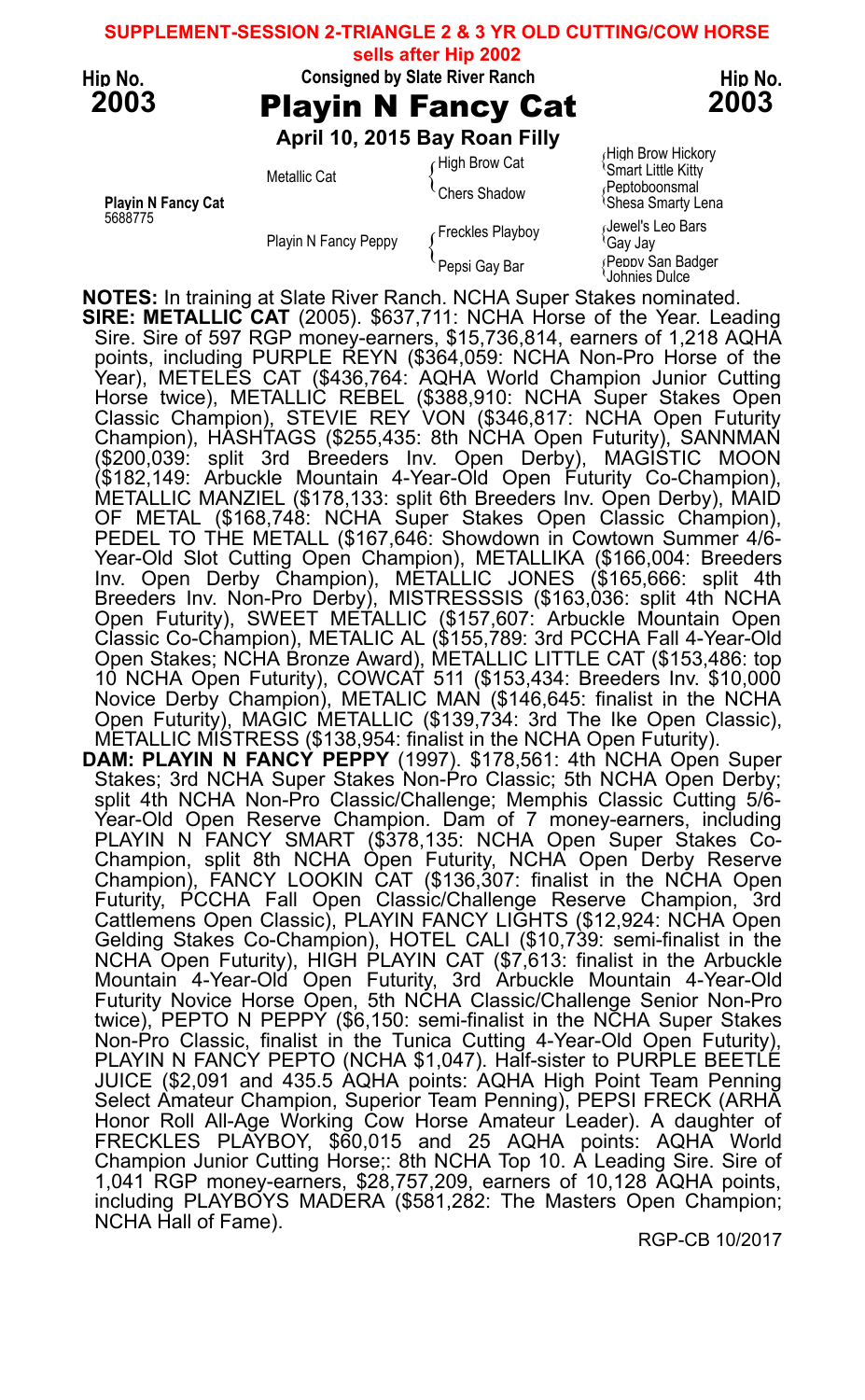|                       |                    |                                                                                       | SUPPLEMENT-SESSION 2-TRIANGLE 2 & 3 YR OLD CUTTING/COW HORSE |  |  |  |  |  |  |
|-----------------------|--------------------|---------------------------------------------------------------------------------------|--------------------------------------------------------------|--|--|--|--|--|--|
| Hip No.<br>2004       |                    | sells after Hip 2003<br>Consigned by Dan & Nancy Burkes<br><b>Moms Got It Goin On</b> | Hip No.<br>2004                                              |  |  |  |  |  |  |
| 2014 Bay Roan Gelding |                    |                                                                                       |                                                              |  |  |  |  |  |  |
|                       | Reys Dual Badger   | ∫Dual Rey                                                                             | Dual Pep<br><sup>i</sup> Nurse Rev                           |  |  |  |  |  |  |
| Moms Got It Goin On   |                    | Lipshy                                                                                | ∧Haidas Little Pep<br>Herezalil Remedy                       |  |  |  |  |  |  |
| 5649087               | Moms Stylish Pepto | Peptoboonsmal                                                                         | Peppy San Badger<br>Royal Blue Boon                          |  |  |  |  |  |  |
|                       |                    | Moms Stylish Kat                                                                      | Docs Stvlish Oak<br>Playboys Mom                             |  |  |  |  |  |  |
|                       |                    |                                                                                       |                                                              |  |  |  |  |  |  |

NOTES: In training with J.P. Bell. Brother to MOMS DUAL N BADGER, earner of \$182,827, and to DUAL WITH STYLE, earner of \$134,034.

SIRE: REYS DUAL BADGER (2000). \$313,563: NCHA Horse of the Year; NCHA Super Stakes Open Classic Co-Reserve Champion; Cotton Stakes Open Classic Champion. A Leading Sire. Sire of 142 RGP money-earners, \$3,284,391, 40 AQHA point-earners, including DUAL WITH STYLE (\$134,034: NCHA Non-Pro Horse of the Year), BADGERS PERSCRIPTION (\$130,419: NCHA Non-Pro Horse of the Year), MOMS DUAL N BADGER (\$179,502: 5th Brazos Bash Open Classic; NCHA Bronze Award), DUALS FOR AMANDA (\$156,528: NCHA \$15,000 Novice World Champion), SWEET REYVENGE (\$131,032: El Rancho Non-Pro World Series of Cutting Champion), A PLAY REY (\$123,122: split 8th NCHA Non-Pro Derby), DUALS DANCER (\$105,891: finalist in the NCHA Open Super Stakes), GRACIEREY (\$103,141: 9th NCHA Super Stakes Non-Pro Classic), ALL REYS A LEFTY (\$100,958: finalist in the NCHA Non-Pro Super Stakes), CATS DOUBLE DOWN (\$96,479: The Ike Classic Non-Pro Co-Champion), REYS YOUR BET (\$94,780: 3rd NCHA \$50,000 Amateur Derby), PURELY BADGER (\$94,160: 4th NCHA Junior Youth Top Ten), LETS SMOKE THIS DEAL (\$90,557: split 8th NCHA Super Stakes Non-Pro Classic), PRF BADGERS GOLDMINE (\$76,300: finalist in the NCHA Open Super Stakes), DUAL WITH A SHINER (\$75,772 and 10 AQHA points: NRCHA Stakes Open Reserve Champion), REYS LECTRIC BADGER (\$63,661: 5th Breeders Inv. Amateur Classic), BOBS SMART BADGER (\$60,779: PCCHA Fall Open Futurity Champion), etc.

DAM: MOMS STYLISH PEPTO (1998). \$118,817: Abilene Spectacular Non-Pro Derby Co-Reserve Champion; split 4th Memphis 4-Year-Old Open Futurity; split 3rd Music City Cutting Open Classic; finalist in the NCHA Open Classic/Challenge; semi-finalist in the NCHA Open Futurity. A Leading Producer. Dam of 17 money-earners, \$1,392,408, including DUAL WITH STYLE (\$134,034: NCHA Non-Pro Horse of the Year, split 4th Breeders Inv. Non-Pro Derby, Bonanza Non-Pro Derby Co-Champion), MOMS STILISH CAT (\$267,278: NCHA Open Super Stakes Co-Reserve Champion, 7th NCHA Super Stakes Non-Pro Classic, Abilene Spectacular Open Classic Reserve Champion; NCHA Gold Award), THIS CATS GOT STYLE (\$195,443: Showdown in Cowtown Winter Slot Cutting Open Champion, Canadian Supreme Open to the World Open Cutting Futurity Champion, Canadian Supreme Open to the World Open Cutting Classic Champion; NCHA Bronze Award), MOMS DUAL N BADGER (\$182,827: 5th Brazos Bash Open Classic, split 4th Brazos Bash Classic Non-Pro, 5th Cattlemens Open Classic; NCHA Bronze Award), MOMS STYLISH SCOOT (\$151,228: split 8th NCHA Open Futurity, 4th Tunica 4-Year-Old Open Futurity, split 8th NCHA Super Stakes Open Classic), STILISH REY (\$101,680: split 9th NCHA Open Futurity, finalist in the Breeders Inv. Open Derby, 7th Abilene Spectacular Open Classic), COMPACT STYLE (\$100,635: finalist in the NCHA Open Futurity, Breeders Inv. \$100,000 Amateur Classic Reserve Champion, 8th NCHA Super Stakes \$100,000 Amateur Classic). Full sister to DMAC PEPTOKAT (\$11,629: finalist in the PCCHA 4-Year-Old Open Stakes), PEPTOS STYLISH OAK (\$5,680: 3rd Australia NCHA Open Derby). RGP-CB 10/2017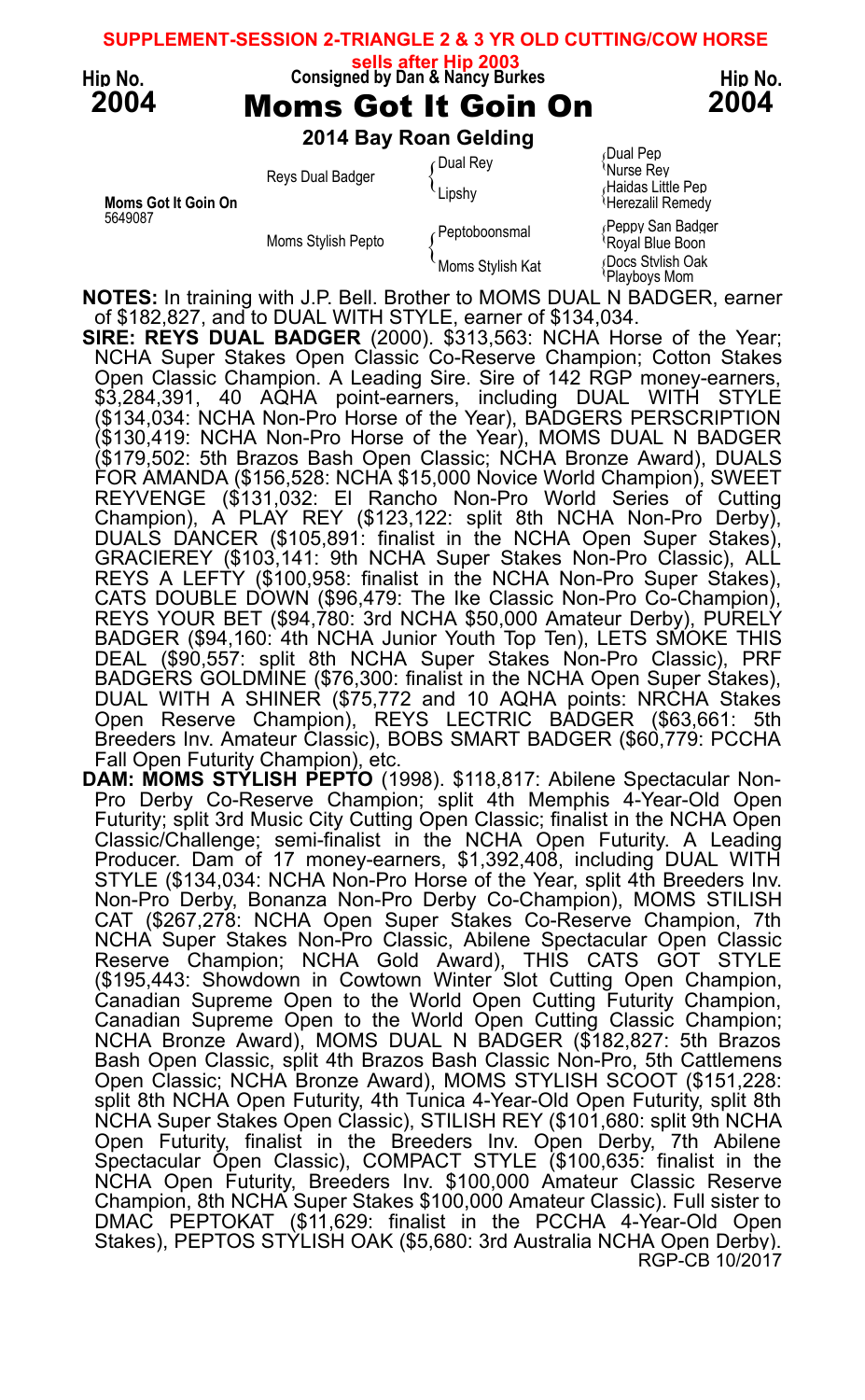#### **SUPPLEMENT-SESSION 3-SELECT REINING SESSION**

**sells after Hip 272**



### Hip No. Consigned by Michell Anne Kimball No. Hip No.

3001 Another Red Jersey 3001

|                                      |                      | March 28, 2016 Chestnut Gelding       |                                                                                    |
|--------------------------------------|----------------------|---------------------------------------|------------------------------------------------------------------------------------|
| <b>Another Red Jersey</b><br>5727522 | <b>Yellow Jersey</b> | Wimpys Little Step<br>Ms Clara Melody | Nu Chex To Cash<br><sup>t</sup> Leolita Step<br>Mr Melody Jac<br>Mist Haleys Comet |
|                                      | Dun It Doll          | Hollywood Dun It                      | Hollywood Jac 86<br>Blossom Berry                                                  |
|                                      |                      | Scoots Remedy                         | Doc's Remedy<br>Scoot's Jodie                                                      |
|                                      | .                    | <br>.                                 | .                                                                                  |

NOTES: This gelding is 5 panel N/N per seller. NRHA enrolled. NRBC nominated.

- SIRE: YELLOW JERSEY (2004). \$150,253 and 18.5 AQHA points: Italian NRHA Open Derby Co-Champion; finalist in the NRHA Open Futurity; USEF National Championship Reining CRI3 Open Class Reserve Champion; Italian Reining Maturity Open Reserve Champion; Italian Maturity Reining Open Co-Reserve Champion. Sire of 18 RGP money-earners, including NU JERSEY (\$10,873: split 6th European NRHA Int. Open Futurity), GFC CASH DEL GALLO (3rd Austria Western Reining WELS Maturity Day 1 \$25,000 Limited Non-Pro), YELLOW BUG (HA) (\$8,971: 3rd Half Arabian 4/5-Year-Old Open Reining Futurity), ARC SNAP CHIC (\$4,302: Austria Western Star Open Reining Futurity Reserve Champion), ELECTRIC JERSEY (\$3,734: The Challenge Open Reining Futurity Co-Reserve Champion), JERSEYETTE (10 AQHA points: Open Perf. ROM, AQHA World Junior Ranch Riding qualifier), JERSEY COUTURE (AQHA point-earner: split 6th The Challenge Reining Non-Pro Futurity), LIL JERSEY (\$2,340: Tulsa Reining Classic Green Futurity Day 1 Int. Open Co-Reserve Champion), JERSEY JAMES (\$2,027: One Hot Open Reining Futurity Co-Reserve Champion), ARC JERSEY LIL BH (\$1,961: split 3rd Italian RHA Futurity Int. Non-Pro), LITTLE CHICK O LENA (\$1,884: 8th European NRHA Limited Open Futurity), ARC JERSEY OUT (\$1,540: French Snaffle Bit/Open Hackamore Reining Futurity Reserve Champion), PIN STRIPED JERSEY (\$1,210: 4th Buckeye Int. Open Reining Futurity), YELLOW HEN GIGOLO (3rd French Snaffle Bit/Open Hackamore Reining Futurity), SHESA YELLOW GIRL (5th Italian NRHA Derby Novice Horse Non-Pro Level 2 Class).
- DAM: DUN IT DOLL (1998). Dam of 5 money-earners, including DUNNITS SURPRISE (\$53,070 and 22.5 AQHA points: Stallion Select Reining Stakes Open Futurity Champion, Nebraska Sandhills Slide Open Reining Futurity Champion, Stallion SELECT/WORLD Open Reining Futurity Co-Reserve Champion), DUNITWITHASMOKINGUN (\$28,154: 3rd NRHA Limited Non-Pro Futurity, finalist in the NRHA Non-Pro Futurity, split 10th NRHA Futurity Int. Non-Pro), GUNNERS DUN IT DOLL (\$5,206: 5th Virginia RHA McGee Farms Non-Pro Futurity, 3rd Virginia RHA McGee Farms Limited Non-Pro Futurity, 4th Virginia RHA McGee Farms Futurity Int. Non-Pro), JACS ELECTRIC SLIDE (27.5 AQHA points and , Open Perf. ROM, AQHA World Senior Heading Level 2 qualifier), DUN RESOLVED IT ALL (45 AQHA points and 63 novice points: AQHA High Point Level 1 Amateur Ranch Riding Horse, AQHA High Point Level 1 Select Amateur Ranch Riding, AQHA East Level 1 Championship Ranch Riding Jackpot Level 1 Select Amateur Champion), NITE TIME SPECIAL (NRHA money-earner). Full sister to MR SMART LITTLE DUN (\$11,571 and an AQHA point-earner: 5th Congress Reining Non-Pro Futurity), HOLLYWOODDUNIT AGAIN (\$3,789 and an AQHA point-earner: finalist NRBC Reining 4/6-Year-Old Limited Open). Halfsister to GUNNERS JEM (\$23,831: NRHA Germany Breeders Open Derby Champion), DOC CHICS SCOOT (\$4,846 and 25 AQHA points: 7th Congress Reining Non-Pro Futurity), SMOKING SUGAR SCOOT (NRHA money-earner), RUF SCOOTER PEPPY (split 3rd Southwest RCHA Circle Y Derby Herd Work Limited Open).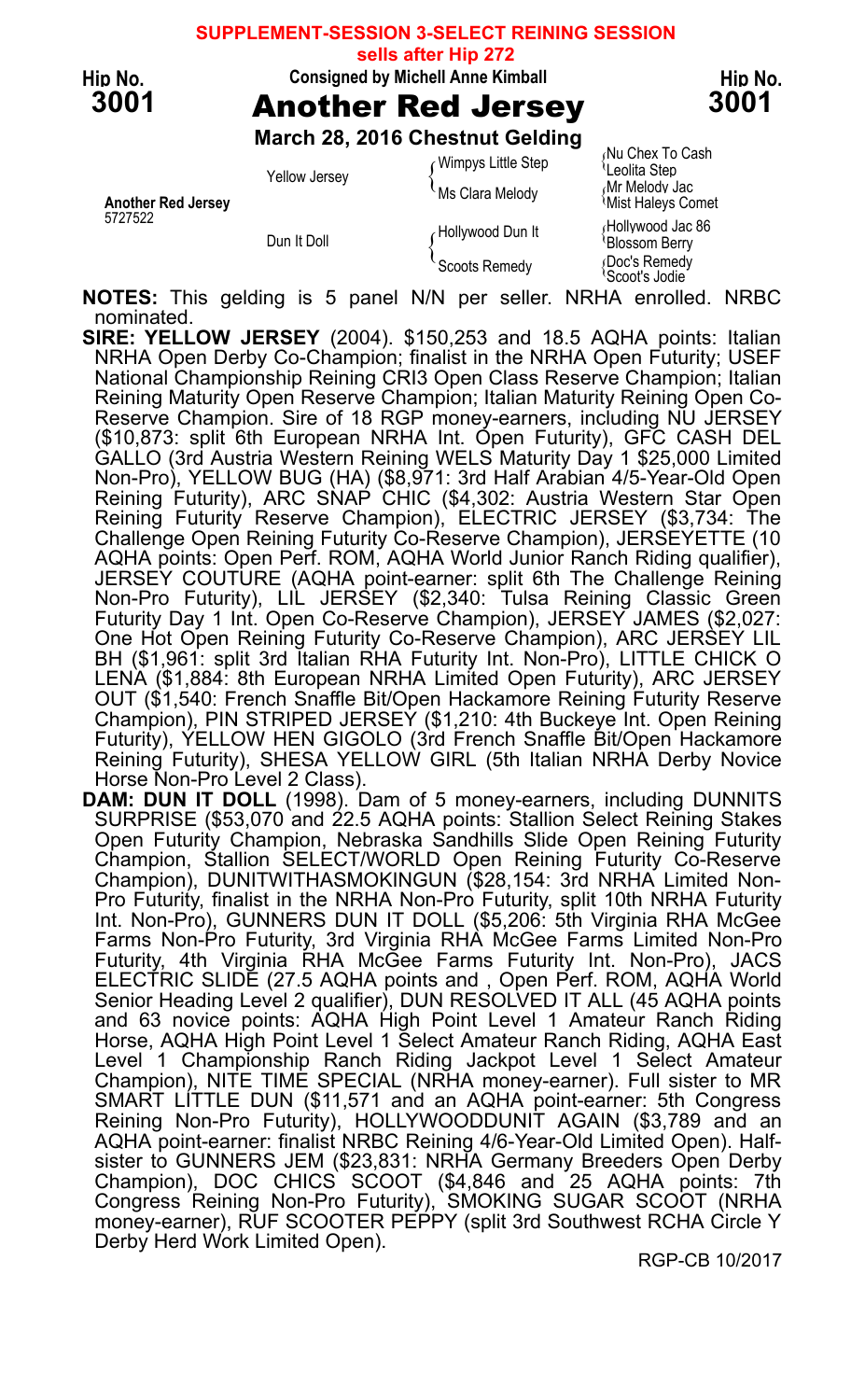### **SUPPLEMENT-SESSION 4-SHAWNEE SESSION**

**sells after Hip 460**

#### Hip No. Consigned by William Wade **Hip No.** Hip No.

4001 **Royals Cow Watcher** 4001

2006 Sorrel Gelding

| <b>Rovals Cow Watcher</b> | <b>Royals Diligents</b> | Royal Tailwind<br>Continental Frosty | Mr Tailwind<br>'Katie Blue 64<br>The Continental<br>Tee Jay Frosty |
|---------------------------|-------------------------|--------------------------------------|--------------------------------------------------------------------|
| 4822418                   | <b>Hbd Cow Watcher</b>  | Handle Bar Doc                       | Doc Bar،<br><sup>t</sup> Camelot Clabber                           |
|                           |                         | Special Lil Peppy                    | (Penny San Badger<br>'Berry Special                                |
|                           |                         |                                      |                                                                    |

**NOTES:** "Stewie" is a classy looking, chromed up sorrel with just the right build. He's fun to rope off of, fun to sort with, an all-around fun horse to ride. This son of ROYALS DILIGENTS is very smart, and not much happens that he doesn't notice. He takes care of the person on his back whether trotting long circles, roping, or covering rough terrain. "Stewie" is an easy keeper who looks slick and handsome even in tough winter.

- SIRE: ROYALS DILIGENTS (1992). AQHA point-earner. Sire of 4 RGP money-earners, including JOAKS ROYAL MOOSE (54.5 AQHA points and , AQHA World Junior Tie-Down Roping qualifier), ROYAL BLUE EXPRESS (AQHA point-earner: split 3rd AQHA High Point Junior Colas Open), NEWTS ZAN DILIGENTS (AQHA point-earner), HIDING IN THE BUSH (moneyearner in the American Stock Horse Association SHOT Stockhorse Abilene Texas All-Around Open). Son of ROYAL TAILWIND, 6 AQHA points; sire of 19 RGP money-earners and earners of 4,223 AQHA points, including OUR MY T TAILWIND (674.5 AQHA points: 5th Congress Senior Youth Western Riding, AQHA Youth Performance Champion), MISS MONEY MARKET (275 AQHA points: 7th Congress Open Broodmares, AQHA Champion), TAILWIND LADY (300 AQHA points and 69 novice points: 4th Congress Youth 12-14 Showmanship, Superior Youth Showmanship), ROYAL TUF BAKER (316 AQHA points: 4th AQHA World Senior Western Pleasure, Superior Western Pleasure), KATIE WIND (417 AQHA points and \$1,265: 3rd AQHA High Point Trail Youth, AQHA Youth Performance Champion), WATCH JOE ROYAL (62.5 AQHA points: 5th Congress Halter Aged Stallion Amateur, AQHA Champion), MEA ROYAL DUSTER (43 AQHA points: 3rd AQHYA World Yearling Mares, AQHA Champion), MIS ROYAL TAILWIND (83 AQHA points: 9th AQHYA World Halter 2-Year-Old Mare, AQHA Champion), MISS ROYAL DUN (35 AQHA points: AQHA Champion), MY T CLOSTA PERFECT (106 AQHA points and \$3,240: Superior Halter), etc.
- DAM: HBD COW WATCHER (1996). Dam of PLAYGUN WATCHER (\$7,093 and 139.5 AQHA points: 5th AQHA High Point Senior Heeling Level 2 Open, Black Hills Stock Show Ranch Horse Open Reserve Champion, split 4th San Antonio Stock Show AQHA Junior Cutting, Superior Heading). Full sister to CAN YOU HANDLE IT (\$209,081: Memphis 4-Year-Old Open Futurity Champion), SPECIAL LIL HANDLE (\$2,239: split 5th West Texas Open Cutting Futurity). Half-sister to SPECIAL LIL PLAYBOY (\$152,993: PCCHA Open Futurity Reserve Champion; NCHA Bronze Award), SMART LITTLE<br>WREN (\$87,069: 5th PCCHA Spring Open Classic/Challenge), SPECIAL CJ (\$20,868: semi-finalist in the NCHA Open Futurity), LIL PEPPY PLAYGIRL (\$19,831: finalist in the NCHA Non-Pro Super Stakes), SPECIAL LIL GRACKLE (NCHA money-earner), and a daughter of HANDLE BAR DOC, \$173,707: NCHA Open World Champion; NCHA Open World Champion Stallion; NCHA Open Finals Co-Champion; split 3rd Docs Budha Championship Cutting Open; 3rd Arizona Sun Circuit Finals Open. Sire of 116 RGP money-earners, \$1,722,084, 63 AQHA point-earners, including CAN YOU HANDLE IT (\$209,081: Memphis 4-Year-Old Open Futurity Champion), HANDLE BAR JANE (\$177,421: Augusta 4-Year-Old Open Cutting Futurity Reserve Champion; NCHA Gold Award), etc.